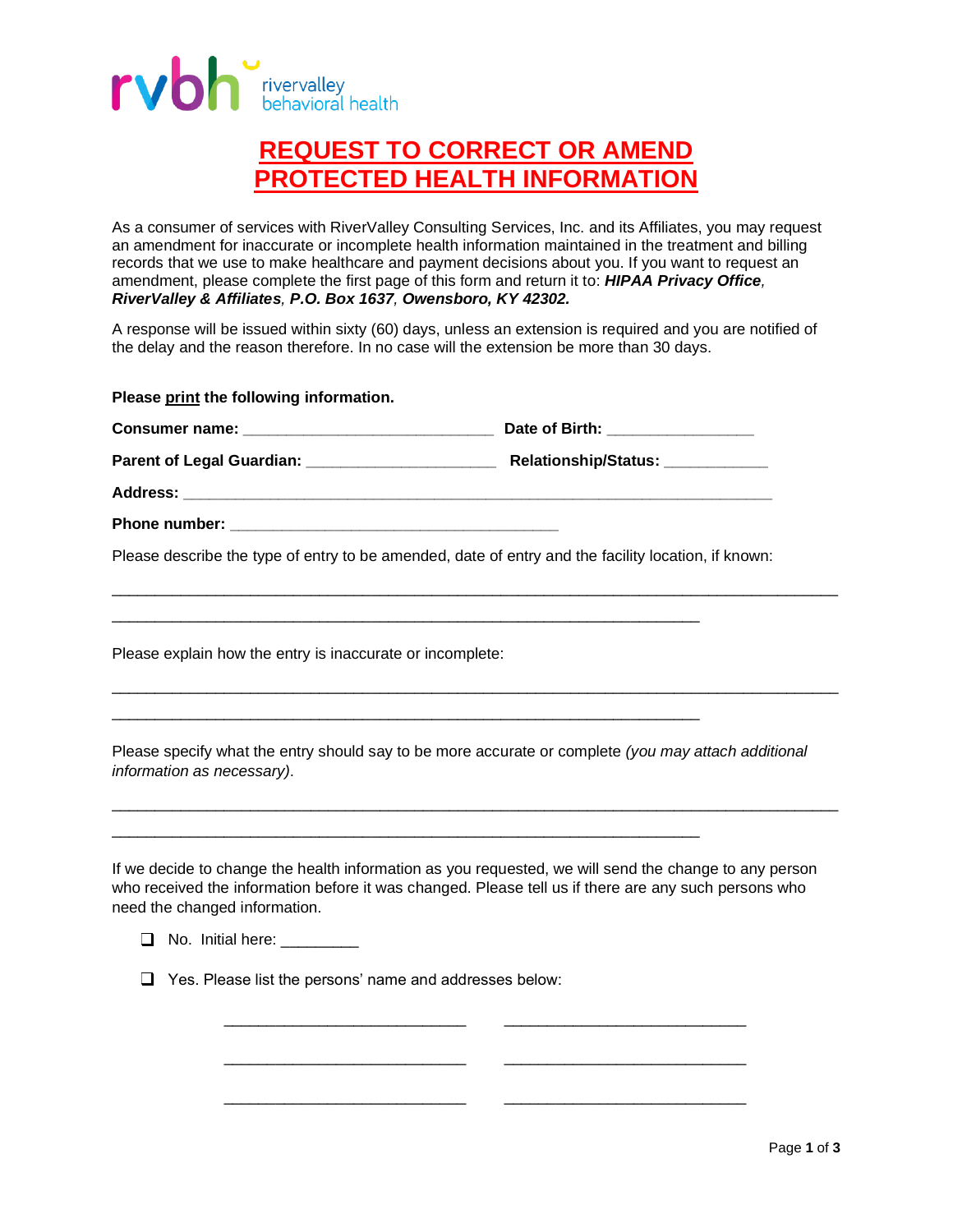

We will also send the amendment to other persons we know received the information before it was changed if they relied, or might in the future rely, on the information to your detriment (harm). Do you agree to this?

- $\Box$  No. Initial here:
- **T** Yes. Initial here: \_\_\_\_\_\_\_\_

**\_\_\_\_\_\_\_\_\_\_\_\_\_\_\_\_\_\_\_\_\_\_\_\_\_\_\_\_\_\_\_\_\_\_\_\_\_\_\_\_\_ \_\_\_\_\_\_\_\_\_\_\_\_\_\_\_\_\_\_\_\_\_\_\_\_\_ Signature of Consumer or Legal Representative <b>Date of request** 

**Legal Representative status or relationship: \_\_\_\_\_\_\_\_\_\_\_\_\_\_\_\_\_\_\_\_\_\_\_\_\_\_\_\_\_\_\_\_\_\_\_\_\_\_\_\_\_\_\_\_\_\_**

**\*\*\*\*\*\*\*\*\*\*\*\*\*\*\*\*\*\*\*\*\*\*\*\*\*\*\*\*\*\*\*\*\*\*\*\*\*\*\*\*\*\*\*\*\*\*\*\*\*\*\*\*\*\*\*\*\*\*\*\*\*\*\*\*\*\*\*\*\*\*\*\*\*\*\*\*\*\*\*\*\*\*\*\*\*\*\*\*\*\*\*\*\*\*\*\*\*\*\***

## **Action/Comments to the Request for PHI Amendment:**

Action must be taken within sixty (60) days of the receipt of the request.

\_\_\_\_ Request accepted

\_\_\_\_ Request denied for the following reason\*: \_\_\_\_Information was not created by this organization.

\_\_\_\_The information is accurate and complete.

\_\_\_\_Information is not part of your designated record set.

\_\_\_\_Under the law, you are restricted from accessing or amending this information.

\_\_\_\_\_\_\_\_\_\_\_\_\_\_\_\_\_\_\_\_\_\_\_\_\_\_\_\_\_\_\_\_\_\_\_\_\_\_\_\_\_\_\_\_\_\_\_\_\_\_\_\_\_\_\_\_\_\_\_\_\_\_\_\_\_\_\_\_\_\_\_\_\_\_\_\_\_\_\_\_\_

\_\_\_\_\_\_\_\_\_\_\_\_\_\_\_\_\_\_\_\_\_\_\_\_\_\_\_\_\_\_\_\_\_\_\_\_\_\_\_\_\_\_\_\_\_\_\_\_\_\_\_\_\_\_\_\_\_\_\_\_\_\_\_\_\_\_\_\_\_\_\_\_\_\_\_\_\_\_\_\_\_\_\_\_

 $\_$  ,  $\_$  ,  $\_$  ,  $\_$  ,  $\_$  ,  $\_$  ,  $\_$  ,  $\_$  ,  $\_$  ,  $\_$  ,  $\_$  ,  $\_$  ,  $\_$  ,  $\_$  ,  $\_$  ,  $\_$  ,  $\_$  ,  $\_$  ,  $\_$  ,  $\_$  ,  $\_$  ,  $\_$  ,  $\_$  ,  $\_$  ,  $\_$  ,  $\_$  ,  $\_$  ,  $\_$  ,  $\_$  ,  $\_$  ,  $\_$  ,  $\_$  ,  $\_$  ,  $\_$  ,  $\_$  ,  $\_$  ,  $\_$  ,

RIVERVALLEY requests a 30-day extension to respond due to:

Comments from healthcare provider who provided services:

Name of Staff Member Completing Form: \_\_\_\_\_\_\_\_\_\_\_\_\_\_\_\_\_\_\_\_\_\_\_\_\_\_\_\_\_\_\_\_\_\_\_\_\_\_\_\_\_

Title/Program/Location: \_\_\_\_\_\_\_\_\_\_\_\_\_\_\_\_\_\_\_\_\_\_\_\_\_\_\_\_\_\_\_\_\_\_\_\_\_\_\_\_\_\_\_\_\_\_\_\_\_\_\_\_\_\_\_

**Signature of Healthcare Provider Who Provided Service Date**

**\_\_\_\_\_\_\_\_\_\_\_\_\_\_\_\_\_\_\_\_\_\_\_\_\_\_\_\_\_\_\_\_\_\_\_\_\_\_\_\_\_\_\_\_\_\_\_ \_\_\_\_\_\_\_\_\_\_\_\_\_\_\_\_\_\_\_\_\_\_\_\_\_**